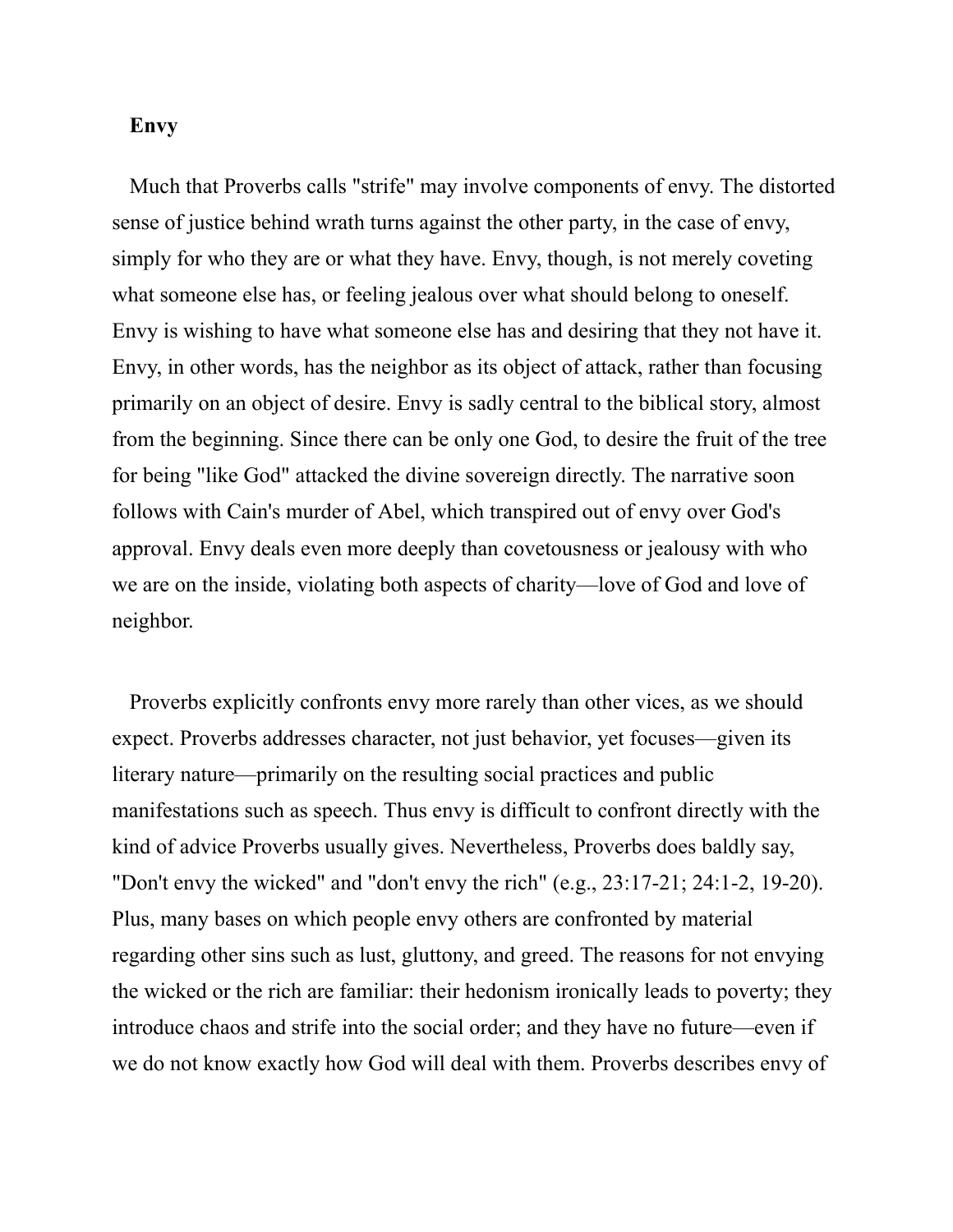the rich as an unfortunate fact of cultural life: "The poor are disliked even by their neighbors, / but the rich have many friends. Those who despise their neighbors are sinners, but happy are those who are kind to the poor" (14:20-21). Furthermore, the ways in which the text confronts avarice suggest a basis that likewise confronts envy: "Better is a dry morsel with quiet / than a house full of feasting with strife" (17:1). Verses such as this laud loving harmony in the social order as a divine gift that offers life to the fullest. In so doing they point beyond rejecting avarice or lust or gluttony alone toward avoiding envy as well.

Other verses confront one's attitude toward a neighbor. "Whoever belittles another lacks sense, / but an intelligent person remains silent" (11:12); "The souls of the wicked desire evil; their neighbors find no mercy in their eyes " (21:10); "Do not rejoice when your enemies fall, and do not let your heart be glad when they stumble, / or else the LORD will see it and be displeased, / and turn away his anger from them" (24:17-18); "An enemy dissembles in speaking while harboring deceit within; when an enemy speaks graciously, do not believe it, for there are seven abominations concealed within; though hatred is covered with guile, the enemy's wickedness will be exposed in the assembly. Whoever digs a pit will fall into it, / and a stone will come back on the one who starts it rolling" (26:24-27). Read together, these verses suggest that, when struggling with envy, one should keep it to oneself; however, given the tendency for our true feelings to reveal themselves over time, we ought to overcome our envy or else expect it to ensnare us in due course—if not by natural processes, then perhaps due to divine intervention.

The power of this cluster of emotions is apparent comparatively in 27:4: "Wrath is fierce and anger is a flood, / But who can stand before jealousy?" (NASB). The